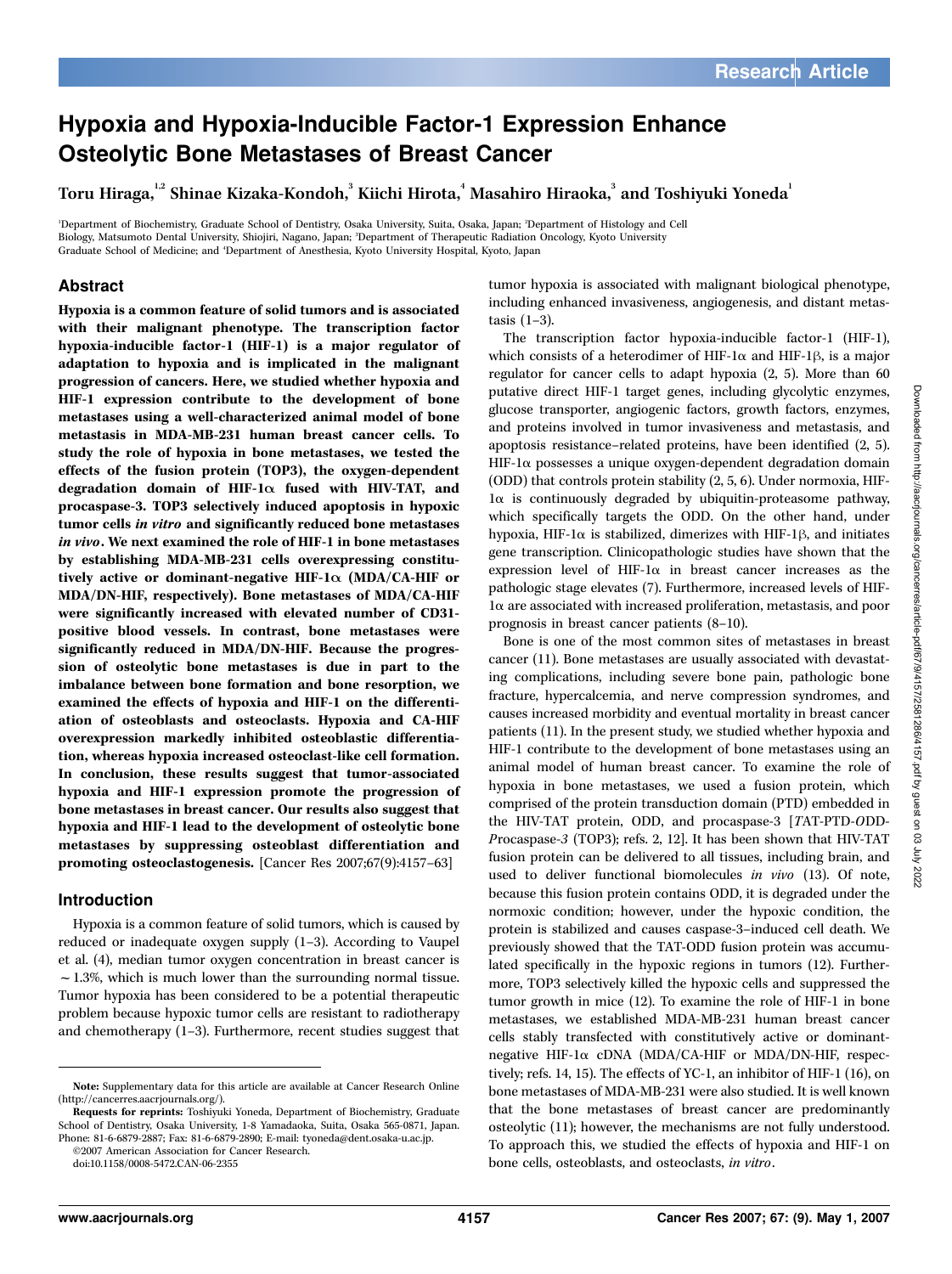# Materials and Methods

#### Reagents

Mouse monoclonal anti–HIF-1a antibody and rat monoclonal anti-CD31 antibody were purchased from BD Biosciences. Rabbit polyclonal antipoly(ADP-ribose) polymerase (PARP) antibody and mouse monoclonal anti-FLAG antibody were from Stressgen Bioreagents Corp. and Sigma, respectively. YC-1 [3-(5'-hydroxymethyl-2'-furyl)1-benzylindazole; ref. 16] was from Alexis Corp. Recombinant human bone morphogenetic protein 2 (BMP2) was obtained as described previously (17). All other chemicals used in this study were purchased from Sigma or Wako Pure Chemical Industries, Ltd., unless otherwise described.

#### Cell Culture

The human breast cancer cell line MDA-MB-231 (American Type Culture Collection) was cultured in DMEM (Sigma) supplemented with 10% FCS (Asahi Glass Techno Corp.) and 100 µg/mL kanamycin sulfate (Meiji Seika Kaisha, Ltd.). C3H10T1/2 cells were purchased from RIKEN BioResource Center and cultured in  $\alpha$ -MEM (Sigma) supplemented with 10% FCS and 100 Ag/mL kanamycin sulfate. Mouse primary osteoblasts were isolated as described previously (17). All cells were maintained in a humidified atmosphere of 5%  $CO<sub>2</sub>$  in air. Hypoxia was achieved by incubating cells in a humidified environment at  $37^{\circ}$ C in a CO<sub>2</sub> incubator (ASTEC Co., Ltd.) maintained at 94%  $N_2$ , 5%  $CO_2$ , and 1%  $O_2$ .

#### TAT Fusion Protein

TOP3 and TAT-PTD-ODD fused to  $\beta$ -galactosidase (TAT-PTD-ODD- $\beta$ -Gal) were prepared as previously described (12). For X-gal staining, TAT-ODD- $\beta$ -Gal (1 unit of  $\beta$ -Gal activity/mL) was added to subconfluent MDA-MB-231 cells in 24-well plates and the cells were cultured for 24 h. X-gal staining was done as described previously (12).

#### Western Blot

Whole-cell lysates and nuclear extracts were prepared as described previously (17, 18). Equivalent amounts were loaded for SDS-PAGE, and immunoblotting was done (17, 18). We confirmed that equal amounts of proteins were loaded by staining the transferred membranes with Ponceau S.

#### Apoptosis

Subconfluent MDA-MB-231 cells in six-well plates were treated with TOP3 (15 µg/mL) for 36 h. Apoptosis in MDA-MB-231 cells were determined using a fluorescence-activated cell sorting (FACS) technique as previously described (18). The percentages of sub- $G_1$  nuclei in the population were determined as percentage apoptosis.

#### Transfection

The cDNAs encoding constitutively active (14) and dominant-negative (15) forms of HIF-1 $\alpha$  ligated into pcDNA3 (Invitrogen) and p3XFLAG-CMV10 vector (Sigma) were transfected into MDA-MB-231 cells using FuGENE 6 Transfection Reagent (Roche Diagnostics Co.) according to the manufacturer's protocol (MDA/CA-HIF and MDA/DN-HIF). As a control, empty pcDNA3 vector was similarly transfected into MDA-MB-231 cells (MDA/EV). Colonies resistant to 1 mg/mL G418 (Sigma) were isolated and cloned.

# ELISA

MDA-MB-231 cells  $(1 \times 10^4)$  were plated in 48-well plates. When near confluence, the cells were rinsed with PBS and  $250 \mu$ L of serum-free DMEM was added to each well. The conditioned medium was collected after 48 h. Concentrations of vascular endothelial growth factor (VEGF) in the conditioned medium were determined by ELISA (R&D Systems, Inc.) according to the manufacturer's instruction. Data are expressed as amount  $% \mathcal{N}$ of VEGF produced (pmol/L/mL) per  $10^5$  cells.

#### Animal Experiments

Under the anesthesia with pentobarbital (0.05 mg/g body weight; Dainippon Pharmaceutical Co., Ltd.), parental MDA-MB-231, MDA/EV, MDA/CA-HIF, or MDA/DN-HIF cells  $(1 \times 10^5/0.1 \text{ mL PBS})$  were injected into the left cardiac ventricle of nude mice (female, 4-week-old, SLC Japan Co., Ltd.) as previously described  $(18)$ . TOP3  $(2 \text{ or } 20 \text{ mg/kg})$  was i.p. injected on days 14, 18, 22, and 26. YC-1 (30 mg/kg) was i.p. injected daily for 2 weeks from day 14 (16). In all experiments, mice were sacrificed at day 28. The number of mice used in each experiment was described in each figure. All animal experiments were reviewed by the Institutional Review Board of Animal Experiments in Osaka University Graduate School of Dentistry.

## X-ray Analysis of Osteolytic Lesion Area

Areas of osteolytic lesions were determined on radiographs as described previously (18). Radiographs were analyzed carefully by two different individuals who had no prior knowledge of the experimental protocol. Data are shown as osteolytic lesion area  $(nm^2)/$ mouse.

### Histologic and Immunohistochemical Analysis

Paraffin sections of the femora and tibiae were made as previously described (18).

Detection of hypoxia. The hypoxic regions in the bone metastases were detected using Hypoxyprobe-1 kit (Chemicon International, Inc.) according to the manufacturer's protocol. Briefly, the tumor-bearing mice were i.p. injected with pimonidazole hydrochloride (60 mg/kg) and were sacrificed 2 h later. The accumulation of pimonidazole was visualized by the immunohistochemical technique.

Immunohistochemistry. Immunohistochemical staining of HIF-1 $\alpha$  and CD31 was done using VECTASTAIN Elite ABC kit (Vector Laboratories, Inc.) according to the manufacturer's protocol. Chromogen was developed using 3,3'-diaminobenzidine substrate kit (Vector Laboratories). The slides were counterstained with hematoxylin.

Enzyme histochemistry. Tartrate-resistant acid phosphatase (TRAP) and alkaline phosphatase activities were detected by histochemical staining technique as described previously (18, 19).

## Histomorphometric Analysis

Tumor burden. Histomorphometric analysis of tumor burden in bone was done as described previously (18). Data are shown as tumor area  $(mm<sup>2</sup>)$  / animal.

Microvessel density. CD31-positive microvessels were counted in five random fields at 200 magnification. Data are shown as the number of CD31-positive microvessels/mm<sup>2</sup> tumor area.

All of the histomorphometric analyses were done extensively and carefully by two different individuals, all of whom were without knowledge of the experimental protocol.

#### Adenovirus

The recombinant adenovirus carrying CA-HIF-1 $\alpha$  was constructed using Adenovirus Expression Vector Kit (TAKARA Bio, Inc.) according to the manufacturer's protocol. As a control, the adenovirus carrying enhanced green fluorescent protein (EGFP) was used. The viruses showed no proliferative activity due to a lack of E1A-E1B (20). Titers of the viruses were determined by a modified point assay (20).

# Alkaline Phosphatase Staining

C3H10T1/2 cells  $(1 \times 10^4$  per well/48-well plate) were cultured in the presence of 100 ng/mL BMP2 for 7 days under 20% or 1%  $O_2$ . The cells were stained with a mixture of 330 µg/mL nitroblue tetrazolium, 165 µg/mL bromochoroindoylphosphate, 100 mmol/L NaCl, 5 mmol/L MgCl<sub>2</sub>, and 100 mmol/L Tris (pH 9.5).

#### Alizarin Red Staining

Mouse primary osteoblasts  $(1 \times 10^4$  per well/48-well plate) were cultured in the presence of 100 ng/mL BMP2, 5 mmol/L  $\beta$ -glycerophosphate, and 100  $\upmu\text{g/mL}$  ascorbic acid for 14 days under 20% or 1%  $\text{O}_2.$  The cells were rinsed twice with PBS, fixed in 10% buffered formalin, and stained with 1% alizarin red solution for 5 min.

#### Reverse Transcription PCR

Total RNA was isolated using TRI Reagent (Sigma) and single-strand cDNA was synthesized usingBD PowerScript Reverse Transcriptase (BD Biosciences). The primer sets used for PCR were as follows: mouse Runx2,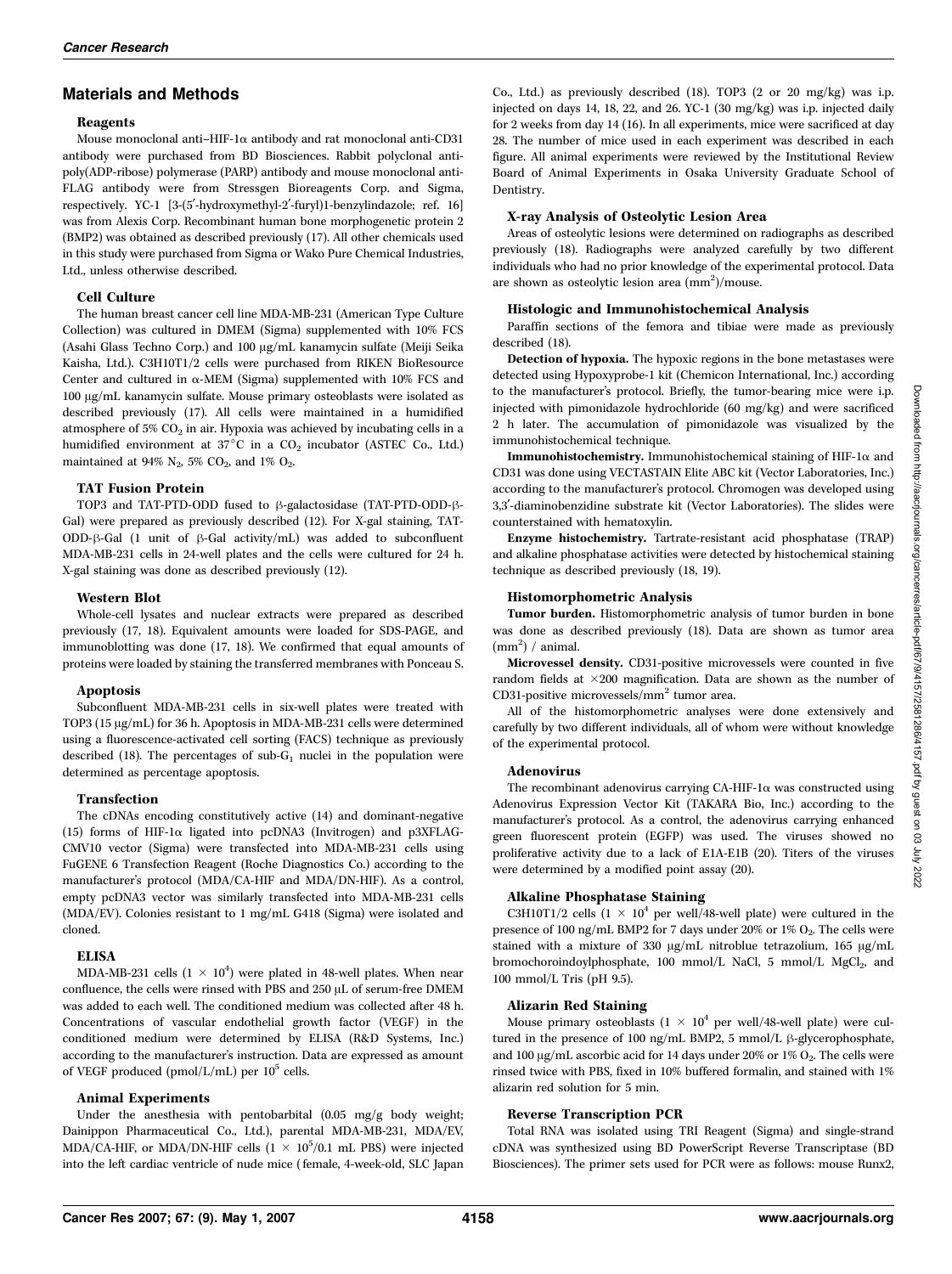



Figure 1. Hypoxia and HIF-1 $\alpha$  expression in bone metastases of MDA-MB-231 human breast cancer cells in nude mice. Hypoxia  $(B)$  was determined by the accumulation of pimonidazole as described in Materials and Methods. HIF-1 $\alpha$ expression  $(C)$  was determined by immunohistochemistry.  $(A, B \times E)$  staining: D, negative control of HIF-1 $\alpha$  immunohistochemistry;  $*$ , bone; original magnification,  $\times$ 200).

GCCGGGAATGATGAGAACTA/GGACCGTCCACTGTCACTTT; mouse osteocalcin, AAGCAGGAGGGCAATAAGGT/ACTTGCAGGGCAGAGAGAGA; mouse glyceraldehyde-3-phosphate dehydrogenase (GAPDH), TTGAA-GGGTGGAGCCAAACG/ACACATTGGGGGTAGGAACACG. PCR products were separated on 2% agarose gels containing ethidium bromide and visualized under UV light. The size of the fragments was confirmed by

reference to 100-bp DNA ladder. Quantification of amplified mRNA was done by densitometry assisted by the image analysis software Scion Image (Scion Corporation).

#### Osteoclast Differentiation In vitro

Spleen cells were isolated from ddY mice (male, 4-week-old, SLC Japan) and cultured in aMEM supplemented with 10% FCS, 30 ng/mL recombinant human macrophage colony-stimulating factor (M-CSF; Peprotech EC, Ltd.), and 50 ng/mL recombinant human soluble receptor activator of nuclear factor- $\kappa$ B ligand (sRANKL; Peprotech EC) for 6 days under normoxia or hypoxia. At the end of the culture, the cells were stained with TRAP, a marker enzyme of osteoclasts usinga commercially available kit (Sigma). TRAP-positive multinucleated (three or more nuclei) cells in each well were counted under light microscope. Data are shown as number of TRAPpositive multinucleated cells per well.

#### Statistical Analysis

Data are expressed as the mean  $\pm$  SE and were analyzed by one-way ANOVA followed by Fisher's protected least-significant differences post hoc test (StatView; SAS Institute, Inc.) for determination of differences between groups. Student's  $t$  test or Welch's  $t$  test was conducted when two groups were compared.  $P$  values of <0.05 were considered significant.

#### **Results**

Hypoxia in bone metastases of MDA-MB-231 human breast cancer cells. To rationalize the use of the animal model of MDA-MB-231 human breast cancer cells in this study, we first determined the presence of hypoxic regions in the bone metastases usinga hypoxic marker pimonidazole. Immunohistochemical study showed the accumulation of pimonidazole in MDA-MB-231 cells colonized in bone (Fig. 1). Because pimonidazole accumulates in the cells that have oxygen concentration <10 mmHg  $pO_2$ , which corresponds to  $\sim$  1.3% O<sub>2</sub> in the gas phase (2), the result suggests that the bone metastases in this animal model include equivalent levels of hypoxic regions to human breast cancers (4).

Effects of TOP3 on bone metastases of MDA-MB-231 cells. To study the role of hypoxia in bone metastases, we examined effects of TOP3 (12). Consistent with the previous report (12), our in vitro study using TAT-PTD-ODD- $\beta$ -Gal showed that  $\beta$ -Gal activity was markedly increased in MDA-MB-231 cells cultured under the hypoxic condition compared with the cells cultured under normoxia, verifying the



Figure 2. Effects of TOP3 on bone metastases of MDA-MB-231 cells. A, effect of TOP3 on the cleavage of PARP in MDA-MB-231 cells determined by Western blot (WB). The cells were cultured with TOP3 (15 µg/mL) for 36 h under 20% or 1% O<sub>2</sub> (thin arrow, intact PARP; thick arrow, cleaved PARP). B, effects of TOP3 on apoptosis in MDA-MB-231 cells. The cells were cultured with TOP3 (15  $\mu$ g/mL) for 36 h under 20% or 1% O<sub>2</sub>. Apoptosis was evaluated using FACS as described in Materials and Methods. Data are shown as apoptosis relative to 20% O<sub>2</sub>. C, effects of TOP3 on the growth of MDA-MB-231 tumors in the orthotopic mammary fat pad. Data are shown as tumor volume (mm<sup>3</sup>;  $n = 9$ /group). \*,  $P < 0.05$ , significantly different from vehicle. D, effects of TOP3 on bone metastases of MDA-MB-231 cells. The metastatic tumor burden in bone was assessed by histomorphometry as described in Materials and Methods. Data are shown as tumor area (mm<sup>2</sup>) / mouse  $(n = 9$ /group).  $\kappa$ ,  $P < 0.05$ , significantly different from vehicle.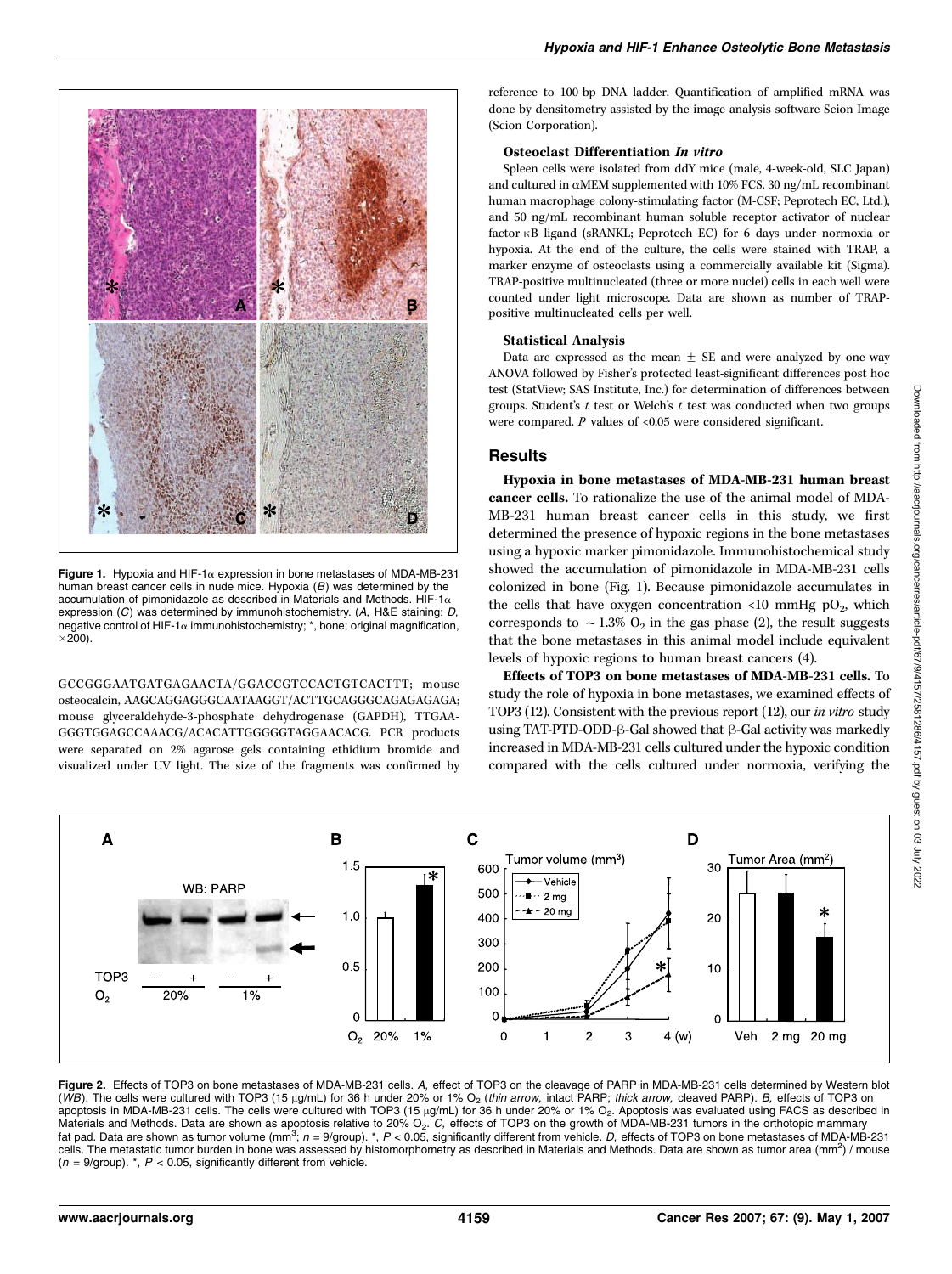

Figure 3. Effects of CA-HIF-1a on bone metastases of MDA-MB-231 cells. A, establishment of MDA-MB-231 cells overexpressing CA-HIF-1a (MDA/CA-HIF). Expression of CA-HIF-1 $\alpha$  was determined by Western blot [EV, empty vector-transfected clone; clone 1 (CL1); low expression clone; clone 2 (CL2), high expression clone; \*, endogenous wild-type HIF-1a; arrow, CA-HIF-1a]. B, VEGF production by MDA/CA-HIF. The cells were cultured with serum-free medium for 48 h under normoxia. The conditioned medium was collected and VEGF concentration was measured by ELISA. Columns, amount of VEGF produced (pg/mL/10<sup>5</sup> cells/48 h;  $n = 3$  group). \*,  $P < 0.01$ , significantly different from MDA/EV; +,  $P < 0.01$ , significantly different from MDA/CA-HIF clone 1. C, histomorphometric analysis of tumor burden of MDA/CA-HIF in the hind limbs in nude mice. Left, representative histologic view of bone metastases of MDA/EV (EV) and MDA/CA-HIF (clone 2; CA-HIF). H&E staining: T: tumor; BM: bone marrow, original magnification, ×25. Tumor burden was determined as described in Materials and Methods. Quantitative data are shown as tumor area (mm<sup>2</sup>) / mouse (n = 9/group). \*, P < 0.05, significantly different from MDA/EV. D, histomorphometric analysis of blood vessel density in bone metastases of MDA/CA-HIF (clone 2). Blood vessel density was determined as described in Materials and Methods. Data are shown as number of blood vessels (BV) / mm<sup>2</sup> tumor area ( $n = 9$ /group). \*, P < 0.05, significantly different from MDA/EV.

oxygen-dependent stability of TAT-PTD-ODD fusion proteins in MDA-MB-231 cells (Supplementary Fig. S1). We then examined effects of TOP3 on MDA-MB-231 cells in vitro. Western blot analysis showed that TOP3 increased the cleavage of a caspase-3 substrate protein PARP in the hypoxic cultures (Fig. 2A). Furthermore, apoptosis in

MDA-MB-231 cells was significantly increased by the TOP3 treatment under hypoxia (Fig. 2B). We further examined the effects of TOP3 on MDA-MB-231 tumors in vivo. I.p. administrations of TOP3 inhibited the orthotopic tumor formation and the development of bone metastases in a dose-dependent manner (Fig. 2C and D).



Figure 4. Effects of DN-HIF-1a and YC-1 on bone metastases of MDA-MB-231 cells. A, expression of endogenous wild-type HIF-1a in MDA/EV and MDA/DN-HIF (DN) under normoxia and hypoxia. B, histomorphometric analysis of tumor burden of MDA/DN-HIF in the hind limbs in nude mice. Left, representative histologic view of bone metastases of MDA/EV and MDA/DN-HIF (DN-HIF). H&E staining: T: tumor; BM: bone marrow, original magnification, ×25. Tumor burden was determined as described in Materials and Methods. Quantitative data are shown as tumor area (mm<sup>2</sup>) / mouse ( $n = 9$ /group). \*, P < 0.05, significantly different from MDA/EV. C, effects of YC-1 on nuclear HIF-1 $\alpha$  expression in parental MDA-MB-231 cells. The cells were treated with YC-1 (1, 10, or 100  $\mu$ mol/L) 5 min before being cultured under hypoxic conditions for 4 h. D, histomorphometric analysis of tumor burden of parental MDA-MB-231 cells in the hind limbs in nude mice treated without or with YC-1. Left, representative histologic view of bone metastases of parental MDA-MB-231 cells treated with vehicle or YC-1. H&E staining: original magnification, ×25. Tumor burden was determined as described in Materials and Methods. Quantitative data are shown as tumor area (mm<sup>2</sup>) / mouse (n = 5/group). \*,  $\overline{P}$  < 0.05, significantly different from vehicle.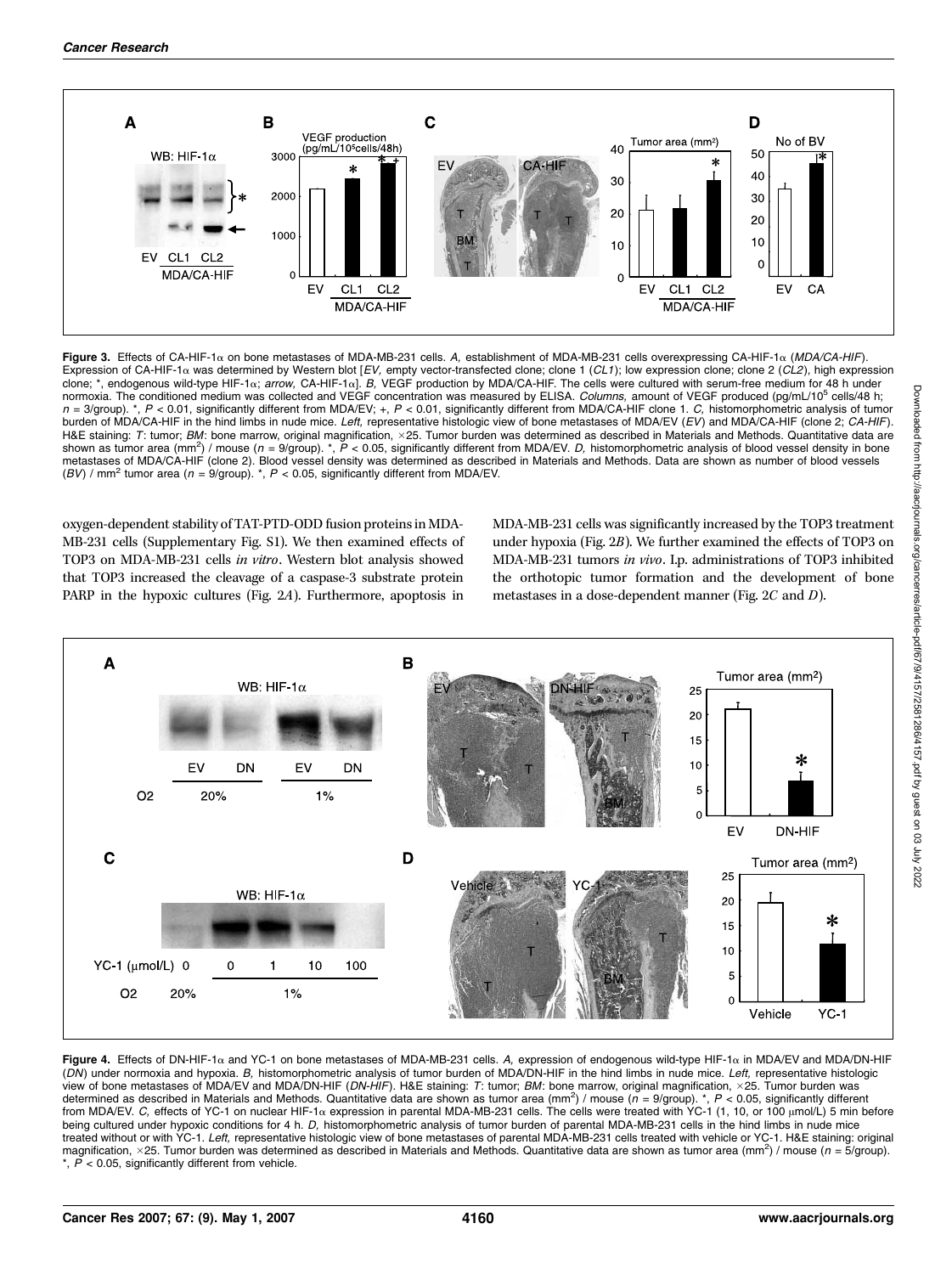

Figure 5. Effects of hypoxia, HIF-1 expression, and acidosis on osteoblast differentiation. A, effects of hypoxia on osteoblast differentiation determined by alkaline phosphatase (ALPase) activity in C3H10T1/2 cells, alizarin red staining of mouse primary calvarial osteoblasts, and semiquantitative RT-PCR analysis of Runx2 and osteocalcin (OC) mRNA expression in C3H10T1/2 cells cultured with or without BMP2 (100 ng/mL) under normoxia or hypoxia. B, effects of HIF-1 expression on osteoblast differentiation determined by ALPase activity and *osteocalcin* mRNA expression in C3H10T1/2 cells infected with EGFP or CA-HIF-1α (CA-HIF) adenovirus. The cells were cultured with or without BMP2 (100 ng/mL) under normoxia. C, effects of acidosis on osteoblast differentiation determined by ALPase activity and osteocalcin mRNA expression in C3H10T1/2 cells cultured with the acidic medium in the presence or absence of BMP2 (100 ng/mL) under normoxia. Quantification of amplified mRNA was done as described in Materials and Methods and indicated as fold induction (L, 100 bp DNA ladder).

Effects of CA-HIF, DN-HIF, and YC-1 on bone metastases of MDA-MB-231. We then studied the role of HIF-1 in bone metastases. Western blot analysis showed that hypoxia induced HIF-1a accumulation in MDA-MB-231 cells in vitro (data not shown). Immunohistochemical study showed that the tumor cells with nuclear HIF-1 $\alpha$  expression colocalized or surrounded the pimonidazole-positive cells in the bone metastases of MDA-MB-231 cells in nude mice (Fig. 1C). To examine the role of HIF-1 in bone metastases in vivo, we established MDA-MB-231 cells stably transfected with CA-HIF-1a cDNA (MDA/CA-HIF). Because CA-HIF-1 $\alpha$  lacks the ODD domain (14), it is not degraded even under normoxic condition. Two clones of MDA/CA-HIF with low and high expression levels of CA-HIF-1 $\alpha$  were used in the following experiments (Fig. 3A). ELISA showed that VEGF production was significantly increased in MDA/CA-HIF cells in a CA-HIF-1 $\alpha$ expression–dependent manner (Fig. 3B). Radiological and histomorphometric analyses showed that osteolytic lesion area and tumor burden in bone were significantly increased in the high expression clone of MDA/CA-HIF (clone 2) compared with MDA/ EV, whereas they were not changed in the low expression clone (clone 1; Fig. 3C and Supplementary Fig. S2). Blood vessel density determined by CD31 immunohistochemistry was significantly increased in the bone metastases of the MDA/CA-HIF (Fig. 3D).

To further determine the role of HIF-1 in bone metastases, we examined the capacity of MDA-MB-231 cells overexpressing DN-HIF-1 $\alpha$  (MDA/DN-HIF; Supplementary Fig. S3) to develop bone metastases in nude mice. Western blot showed that nuclear HIF-1 $\alpha$ accumulation was reduced in MDA/DN-HIF under both normoxic and hypoxic conditions (Fig. 4A). Histomorphometric examination showed that bone metastases were significantly reduced in MDA/ DN-HIF (Fig. 4B). We also studied the effects of YC-1, which was shown to have inhibitory effects on the expression of HIF-1 $\alpha$  and the induction of HIF-1 target genes, including VEGF (16), on bone metastases of MDA-MB-231 cells. YC-1 reduced nuclear HIF-1 $\alpha$ expression also in MDA-MB-231 cells in a dose-dependent manner (Fig. 4C). Furthermore, YC-1 significantly decreased metastatic tumor burden of MDA-MB-231 cells in bone (Fig. 4D).

Effects of hypoxia and HIF-1 on bone cells. In bone metastases, bone cells, including osteoblasts, osteoclasts, and their precursor cells, share the common microenvironment with tumor cells colonized in bone. As shown in Supplementary Fig. S4, alkaline phosphatase–positive spindle-shaped osteoblast precursor cells and TRAP-positive mononuclear osteoclast precursor cells were adjacent to pimonidazole-positive hypoxic MDA-MB-231 cells, suggesting that hypoxia and HIF-1 activation may affect bone metabolism by influencing the differentiation of bone cells. Thus, we finally examined whether hypoxia and HIF-1 contribute to the induction of osteolysis frequently seen in bone metastases of breast cancer by studying their effects on osteoblasts and osteoclasts in vitro. The pluripotent mesenchymal cells C3H10T1/2 was shown to differentiate to alkaline phosphatase–positive osteoblast-like cells in the presence of BMP2 (17). Hypoxia markedly inhibited BMP2-induced alkaline phosphatase activity in C3H10T1/2 cells (Fig. 5A). BMP2-induced calcification in mouse primary osteoblasts determined by Alizarin red stainingwas also suppressed by hypoxia (Fig. 5A). Semiquantitative reverse transcription-PCR (RT-PCR)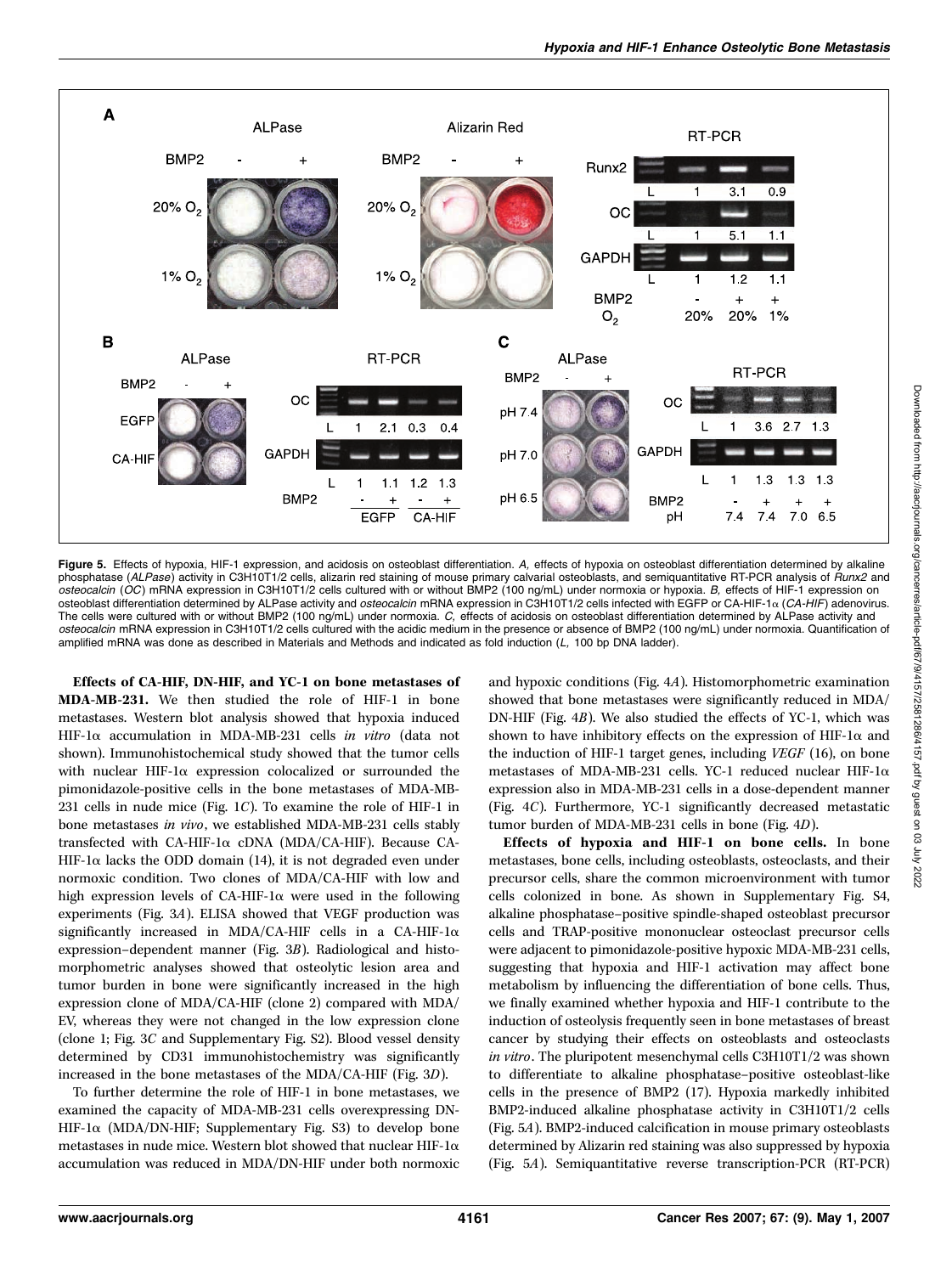analysis showed that hypoxia reduced BMP2-induced mRNA expression of the osteoblast differentiation markers, Runx2 and osteocalcin, in C3H10T1/2 cells (Fig. 5A). Consistent with these results, the introduction of CA-HIF-1 $\alpha$  by adenovirus inhibited BMP2-induced osteoblast differentiation and osteocalcin mRNA expression in C3H10T1/2 cells (Fig. 5B). In contrast, hypoxia increased TRAP-positive osteoclast-like cell formation in spleen cell cultures in the presence of sRANKL and M-CSF (Fig. 6A).

Hypoxia is frequently associated with low extracellular pH due to increased production of lactic acid through enhanced glycolysis (3). To approach the mechanisms of the suppressed differentiation of osteoblasts and the enhanced differentiation of osteoclasts under hypoxia, we examined the effects of acidosis on the differentiation of osteoblasts and osteoclasts. BMP2-induced alkaline phosphatase activity in C3H10T1/2 cells was reduced as the extracellular pH decreased (Fig. 5C). Acidic pH also suppressed BMP2-induced osteocalcin mRNA expression in C3H10T1/2 cells (Fig. 5C). In contrast, sRANKL and M-CSF–induced osteoclast differentiation in the spleen cell cultures was significantly increased in the low pH culture conditions (Fig. 6B).

#### **Discussion**

In solid tumors, oxygen delivery to tumor cells is frequently reduced by deteriorating diffusion geometry, severe structural abnormalities of microvessels, and disturbed microcirculation, leading to induce hypoxia. Previous reports using clinical samples showed that median tumor oxygen concentrations are generally lower than the surrounding normal tissues (1). Although the oxygen concentrations in bone metastases in cancer patients have not been explored yet, our immunohistochemical study using the hypoxic marker pimonidazole showed the presence of hypoxic regions in the bone metastases of MDA-MB-231 human breast cancer cells in nude mice. Because tissue oxygenation is associated with tumor size (2), our data that even relatively small size tumors in mouse bones include substantial hypoxic regions suggest that larger tumor mass in human bones likely have increased volume of hypoxic tumor cells. These results suggest that hypoxia may affect the pathophysiology of bone metastases of breast cancer.

To study the role of hypoxia in bone metastases, we tested the effects of TOP3 in our animal model. When used in vivo, the HIV-



Figure 6. Effects of hypoxia and acidosis on osteoclast differentiation. Osteoclast-like cell formation was determined in spleen cell cultures in the presence of M-CSF (30 ng/mL) and sRANKL (50 ng/mL) under hypoxia (A) or acidic pH (B). Data are expressed as number of TRAP-positive multinucleated cells (MNC) per well per 48-well plate ( $n = 4$ /group). \*,  $P < 0.05$ , significantly different from normoxia or pH 7.4.

TAT fusion protein has been shown to be delivered to the entire body, including brain (13). The fusion protein is able to freely diffuse through cell membranes, and therefore through layers of tumor cells. Thus, HIV-TAT fusion proteins can be delivered to tissues where blood vessels are shut down, such as in ischemic brain (21). Consistent with the previous reports (12), our results showed that TOP3 was stabilized and caused caspase-3–induced apoptosis selectively in hypoxic MDA-MB-231 cells. Furthermore, animal experiments showed that the i.p. administration of TOP3 reduced the bone metastases as well as the orthotopic tumors of MDA-MB-231 cells. These results support the notion that hypoxia makes a substantial contribution to the development of bone metastases of breast cancer.

Hypoxia causes a variety of biological responses in tumor cells. The transcription factor HIF-1 is a master mediator of the hypoxic response of tumor cells and controls the up-regulation of a number of factors vital for tumor expansion, including angiogenic factors such as VEGF. Western blot analysis showed that hypoxia induced HIF-1a accumulation in MDA-MB-231 cells and immunohistochemical study revealed the hypoxia-associated nuclear HIF-1 $\alpha$ expression in MDA-MB-231 cells colonized in bone. The localization of the HIF-1 $\alpha$ -positive cells and the pimonidazole-incorporated cells was not identical (Fig. 1). However, according to the recent report by Sobhanifer et al.  $(22)$ , HIF-1 $\alpha$  expression is decreased in perinecrotic regions of solid tumors. In addition, pimonidazole accumulates in the cells only below  $1.3\%$  O<sub>2</sub>. These may account for the discrepancy.

The overexpression of CA-HIF-1 $\alpha$  in MDA-MB-231 cells increased the production of one of the HIF-1 target gene product VEGF. Furthermore, CA-HIF-1 $\alpha$  enhanced the progression of bone metastases of MDA-MB-231 cells accompanied with the increased number of CD31-positive microvessels. It is well known that angiogenesis is critical to tumor growth, survival, and metastasis (23). The previous reports showed that the inhibitors of angiogenesis reduced bone metastases in animal models (24, 25). These results collectively suggest that the promoted angiogenesis by the elevated VEGF production might play a causative role in the increased tumor burden in MDA/CA-HIF.

Breast cancer frequently causes osteolysis in bone metastases (11). Osteolysis in bone metastasis is thought to be due to the uncoupling between osteoclastic bone resorption and osteoblastic bone formation. It is widely recognized that osteolysis is caused by the production of osteoclast-activating factors such as parathyroid hormone-related protein (11). In addition, recent studies showed that the Wnt signal inhibitors, dickkopf-1 and secreted Frizzledrelated protein-2, also play roles in the development of osteolytic lesions in multiple myeloma by inhibiting bone formation (26, 27). Consistent with the previous reports (28, 29), our results showed that hypoxia inhibited osteoblast differentiation of the multipotent mesenchymal cells C3H10T1/2 and mouse primary calvarial osteoblasts in vitro. In addition, we showed that the introduction of CA-HIF-1a inhibited osteoblast differentiation of C3H10T1/2 cells, suggesting that hypoxia-induced inhibition of osteoblast differentiation is, at least in part, dependent on HIF-1. We also found that acidosis, which is frequently caused by hypoxia, has a negative effect on osteoblast differentiation as well as osteoblast function (30, 31). The result suggests that hypoxia-induced acidic microenvironment contributes to the inhibition of osteoblast differentiation. In contrast to the effects on osteoblast differentiation, hypoxia stimulated osteoclast-like cell formation in mouse spleen cell culture. Arnett et al. (32) and Fukuoka et al. (33) showed